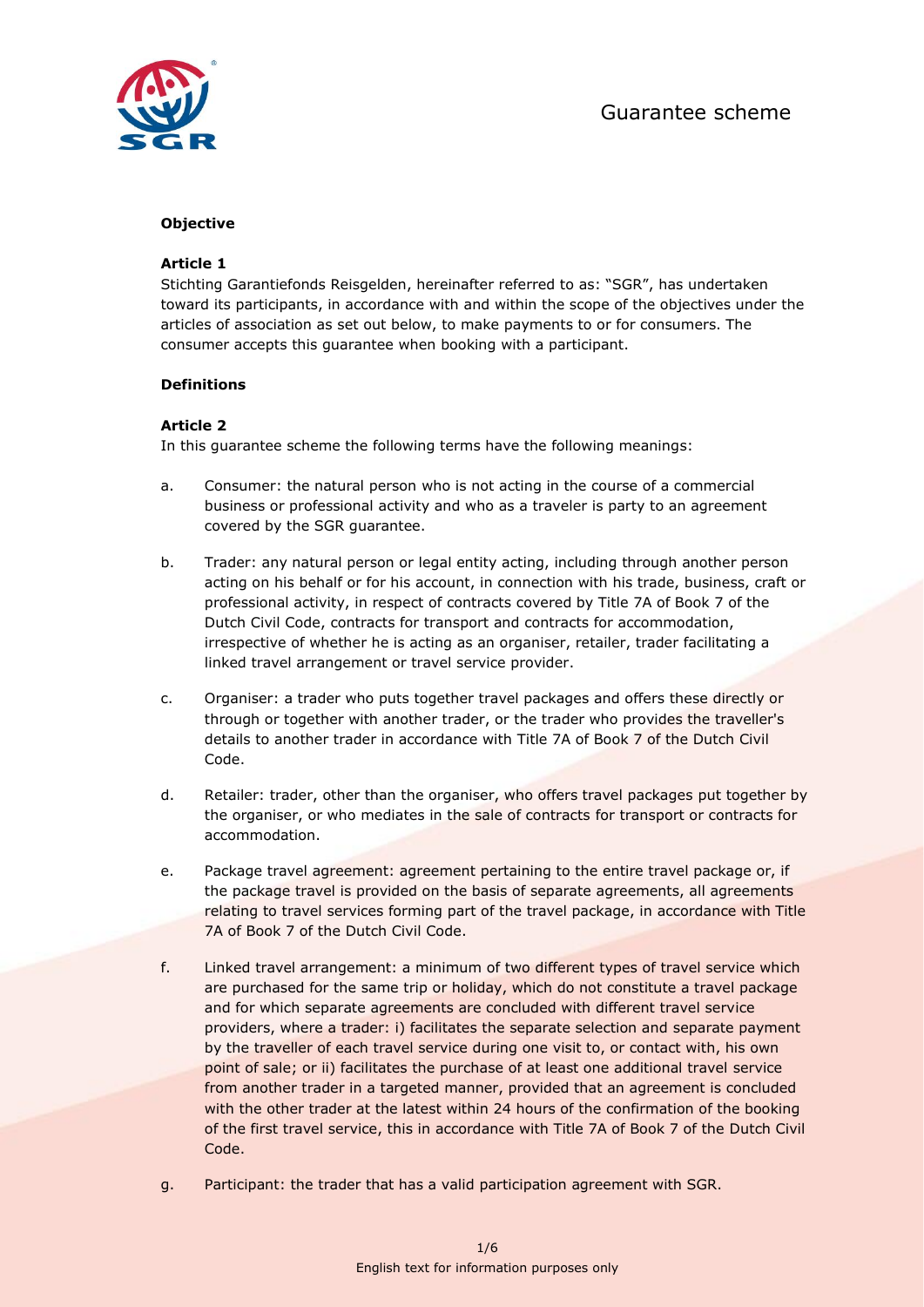

- h. Contract for transport: agreement regarding passenger transport, such as by bus or by boat.
- i. Contract for accommodation: a contract for accommodation which is not an essential part of passenger transport and which is not intended for habitation, such as a hotel or a holiday apartment.
- j. Financial inability: no longer being able to fulfil financial obligations and also having ceased to pay creditors or, as the case may be, being under undisclosed administration, or in a situation of suspension of payment or liquidation.
- k. Booking: a package travel agreement, linked travel arrangement, contract for transport or contract for accommodation concluded with a consumer.

# **Payments**

#### **Article 3**

- 1. SGR has the objective of making payments to or for consumers who have concluded package travel agreements, linked travel arrangements or contracts for transport or contracts for accommodation with a participant or through agency of a participant, if these consumers suffer financial loss should the participant concerned not perform due to financial inability.
- 2. The contract concluded by the consumer with the participant is deemed to be concluded in the Netherlands or Switzerland.
- 3. Airline tickets which are not part of a package are not covered under this guarantee scheme.
- 4. The consumer who has concluded a package travel agreement, linked travel arrangement or contract for transport or contract for accommodation with a participant, or through agency of a participant and who has paid the participant and is also in the possession of a booking confirmation and invoice and the proof of payment related thereto, is eligible for payment. If the agreement or the arrangement is not performed by the participant and if the consumer is, in lieu thereof, provided with a voucher, which entitles to an alternative trip at a later time, then the board of SGR may decide that the said voucher equally entitles to full or partial payment pursuant to the guarantee scheme, provided that the additional conditions that the board of SGR can impose on the voucher and the payment in the relevant decision are met.
- 5. Payments will only be made if and insofar as the consumer can demonstrate that he cannot recover his loss from third parties.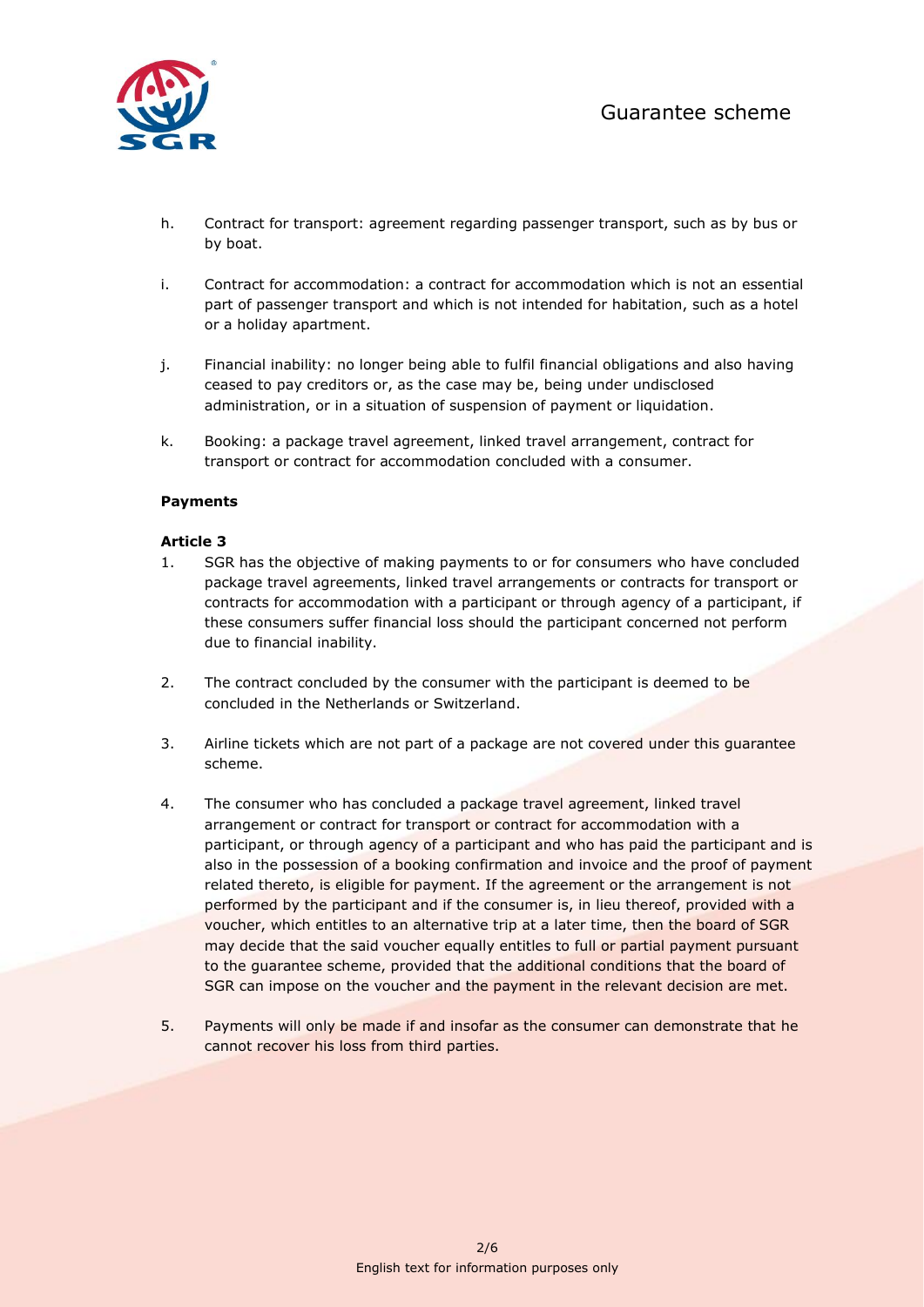

- 6. The payment amounts to the maximum of the travel costs, transport costs and/or accommodation costs paid. If the trip and/or the accommodation has/have already been partly used, the payment will be limited to a proportional part of the amount already paid. Insofar as the contract comprises transport and the place of destination has already been reached, the return journey will be arranged. If and to the extent that entitlement to payment exists, it is noted that SGR only is held to proceed with payment insofar as the available resources are sufficient.
- 7. If and insofar as with due regard to the provisions of this scheme the right to payment exists, the obligation to compensate on the part of SGR will be limited to an amount of  $\epsilon$  12.500 per consumer per claim. The excess is insured by SGR for the benefit of the consumer with Europeesche Verzekeringen. In the event of loss SGR will settle the loss, on behalf of the consumer concerned, with Europeesche Verzekeringen, without prejudice to the right of the consumer, as insured party, to claim payment directly from Europeesche Verzekeringen.
- 8. Payments will be made in the following cases:
	- a. A participant is in default of performance due to financial inability if and insofar as another trader is not obliged to perform toward the consumer;
	- b. A participant, due to financial inability, does not comply with an order pursuant to a binding decision of the Travel Industry Disputes Committee or an irrevocable judicial decision of payment of compensation to the consumer, insofar as the compensation relates to a booking that is covered by the SGR guarantee.
- 9. Whether or not there is a case of non-performance by a participant as a result of his financial inability is exclusively at the discretion of SGR.
- 10. The following are excluded from compensation:
	- a. The package travel agreements, linked travel arrangements, transport contracts and/or contracts for accommodation, which have been concluded with an organisation that is not a participant of SGR at the time of the concluding of the contract, unless this contract has come into effect through the intermediation of a retailer who is a participant of SGR.
	- b. The package travel agreements, linked travel arrangements, transport contracts and/or contracts for accommodation, which have been concluded with businesses or institutions such as companies, schools and associations.
	- c. Amounts of money that have been paid after it has been published on the SGR website and by notification in the media that the participant concerned is in a state of financial inability and that because of this no further payments must be made.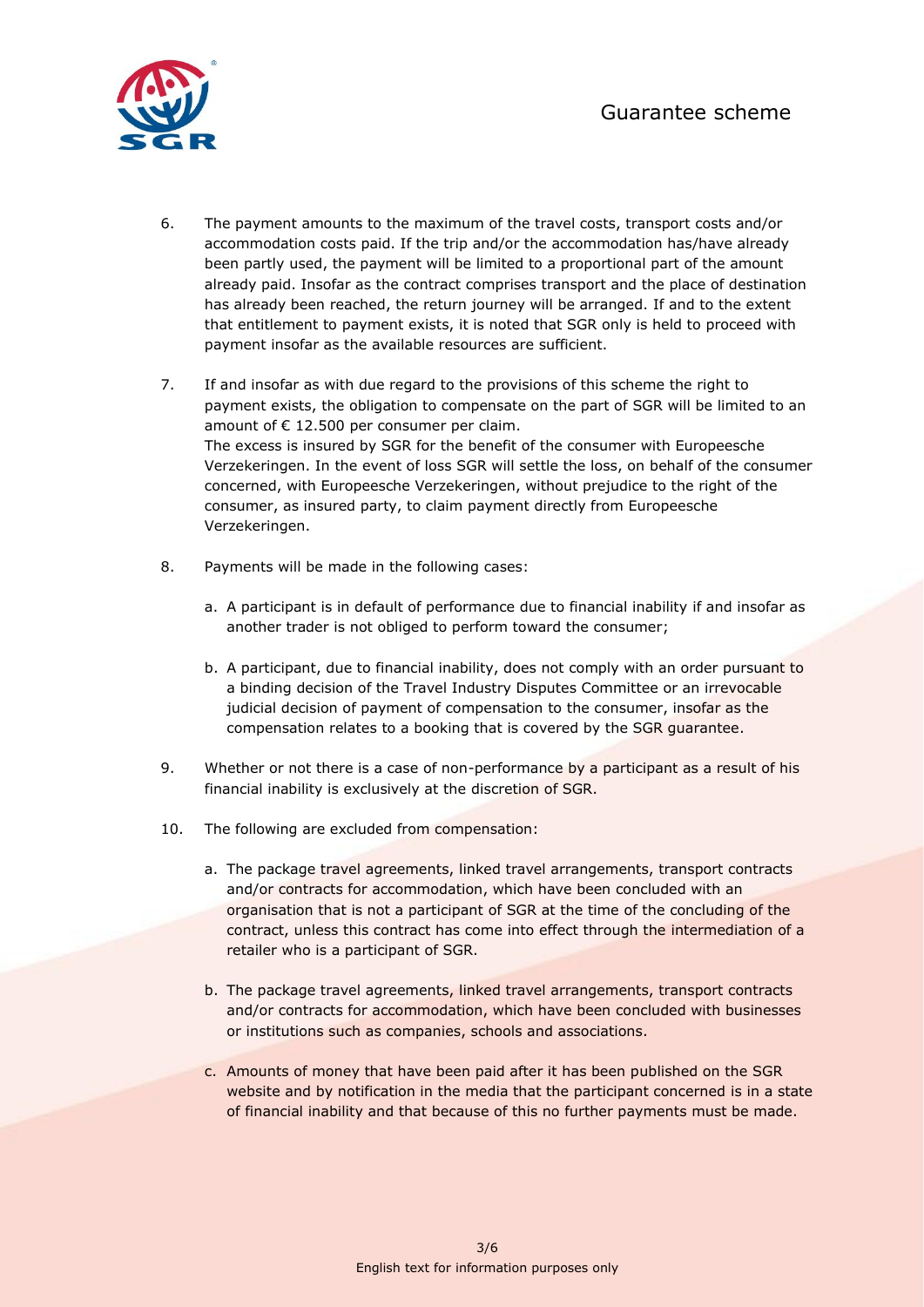

- d. Amounts of money that have been paid in advance in conflict with the terms and conditions of the participant.
- e. Insurance premiums, policy fees, costs of changes, telephone costs, credit card costs, security deposits, legal costs, interest costs and costs for acquiring visas and similar costs that do not form part of the travel costs.
- f. Bookings that have exclusively come into effect on the basis of lotteries, savings stamps, airmiles and similar bookings not paid for in cash or by bank transfer.
- g. Vouchers that have not resulted in a booking with a participant. This does not include vouchers as intended in paragraph 4 of this article that were made available by the participant to the consumer by way of alternative to a package travel agreement, linked travel arrangement or contract for transport or contract for accommodation, to the extent that the board of SGR decided that the vouchers entitle to full or partial payment pursuant to the guarantee scheme.

# **Article 4**

- 1. The consumer is obliged to submit his claim against SGR no later than within two months after he became aware, or reasonably could have become aware that, due to financial inability, the participant concerned cannot fulfil his obligations toward the consumer.
- 2. The consumer is only entitled to payment by SGR if SGR, within the scope of its objectives and this guarantee scheme, is obliged to make a payment to or for the consumer, this with due regard to article 5, and the consumer has fulfilled the obligations to be stated below.

# **Replacement trip**

# **Article 5**

- 1. SGR retains the right as appropriate to, instead of repayment of paid travel costs, transport and accommodation costs, itself arrange the performance of the agreement, in which case the terms and conditions agreed with the trader will remain applicable.
- 2. SGR is also entitled to have the consumer make the choice between repayment of the travel costs, transport and accommodation costs already paid and the booking of a replacement trip, replacement transport or replacement accommodation, insofar as necessary with extra payment or repayment if the price of the replacement product is higher or lower than the payment the consumer is entitled to.
- 3. The consumer can never require from SGR that it carries out services other than the ensuring of the return journey and/or the making of a payment up to the amount of the travel costs, transport and accommodation costs paid, or if the trip and/or the accommodation has already been partly used, a proportional part thereof.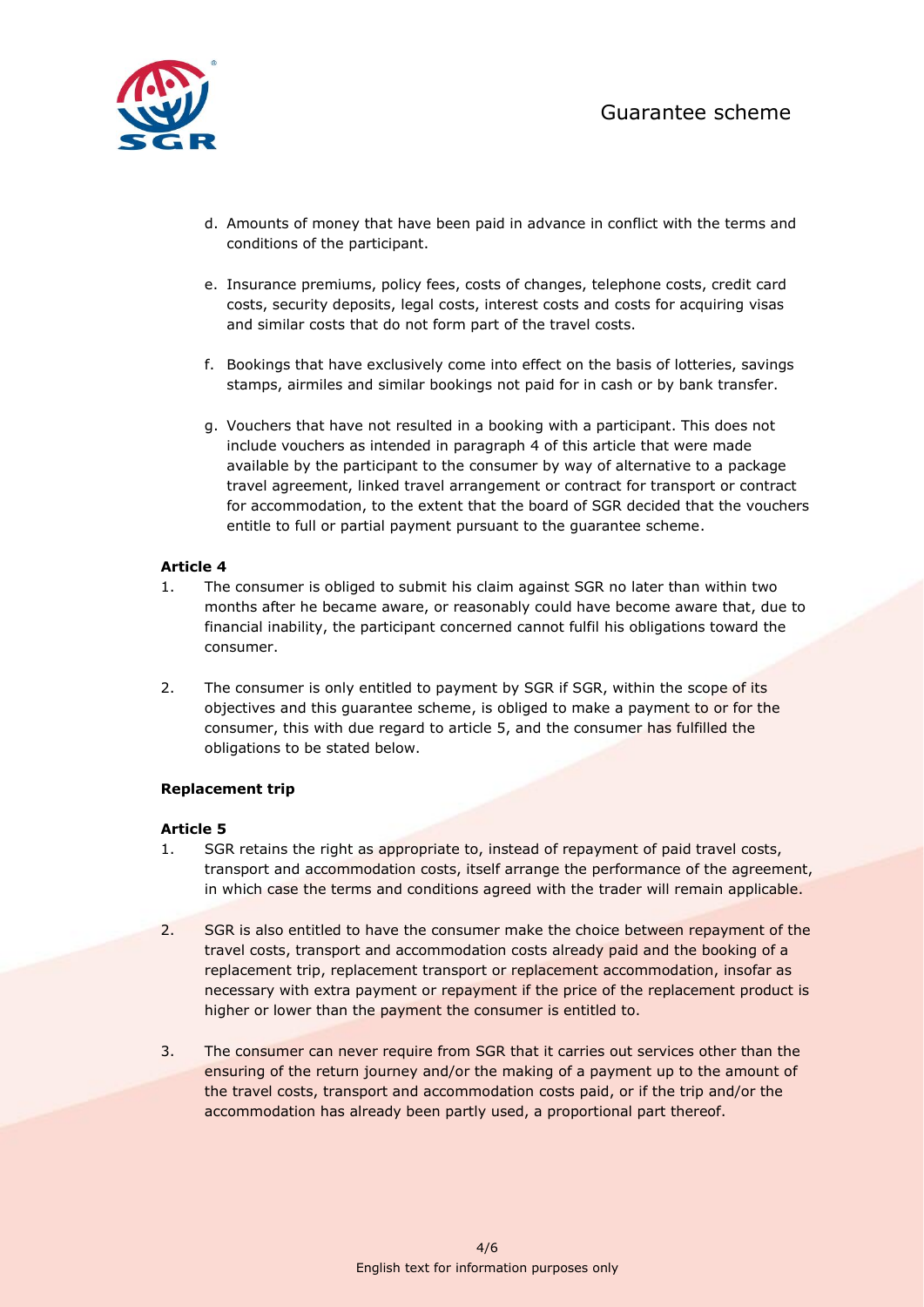

# **Obligations on the part of the consumer and the retailer**

# **Article 6**

- 1. The consumer must, if the booking has been concluded through intermediation of a retailer, contact this retailer in order to be able to make claim to payment.
- 2. Consumers who have booked directly with the participant, who has become financially unable, can submit their claim directly via the website of SGR.
- 3. The claim to payment will lapse in the case of late submission of the claim, whereby the provisions of the following subclauses must be observed.
- 4. Every consumer is obliged to submit or hand over the following when submitting his claim to the retailer referred to in subclause 1, or as the case may be to SGR:
	- 1. the booking confirmation and the invoice;
	- 2. the proofs of payment (receipts) related thereto;
	- 3. any travel documents, such as transport tickets (including airline tickets), vouchers and suchlike that are in his possession.
- 5. As long as one of the documents to be submitted and handed over on the basis of theaforesaid is absent, the consumer will not have any claim to payment.
- 6. The consumer and the retailer are obliged to comply with the instructions given by SGR with regard to the submission of the claim.

# **Mandate and power of attorney**

#### **Article 7**

The consumer will be deemed to have given a mandate and power of attorney to the aforesaid retailer for all actions that are necessary to collect on his behalf the amount which the consumer is entitled to claim from SGR pursuant to the guarantee.

#### **Assignment and subrogation**

#### **Article 8**

- 1. In the event that SGR makes payments to or for the benefit of the consumer, SGR will be subrogated to the rights of the consumer toward the participant concerned.
- 2. The consumer is obliged to cooperate with the assignment to SGR of his rights, to the level of his claims to payment, toward the (former) participant concerned and/or the trader, whether or not a participant of SGR, in accordance with the model to be determined by SGR.
- 3. As long as the consumer has not fulfilled the obligations recorded in the previous subclause he will not have any claim to payment, or as the case may be a payment already made will have been paid unduly.